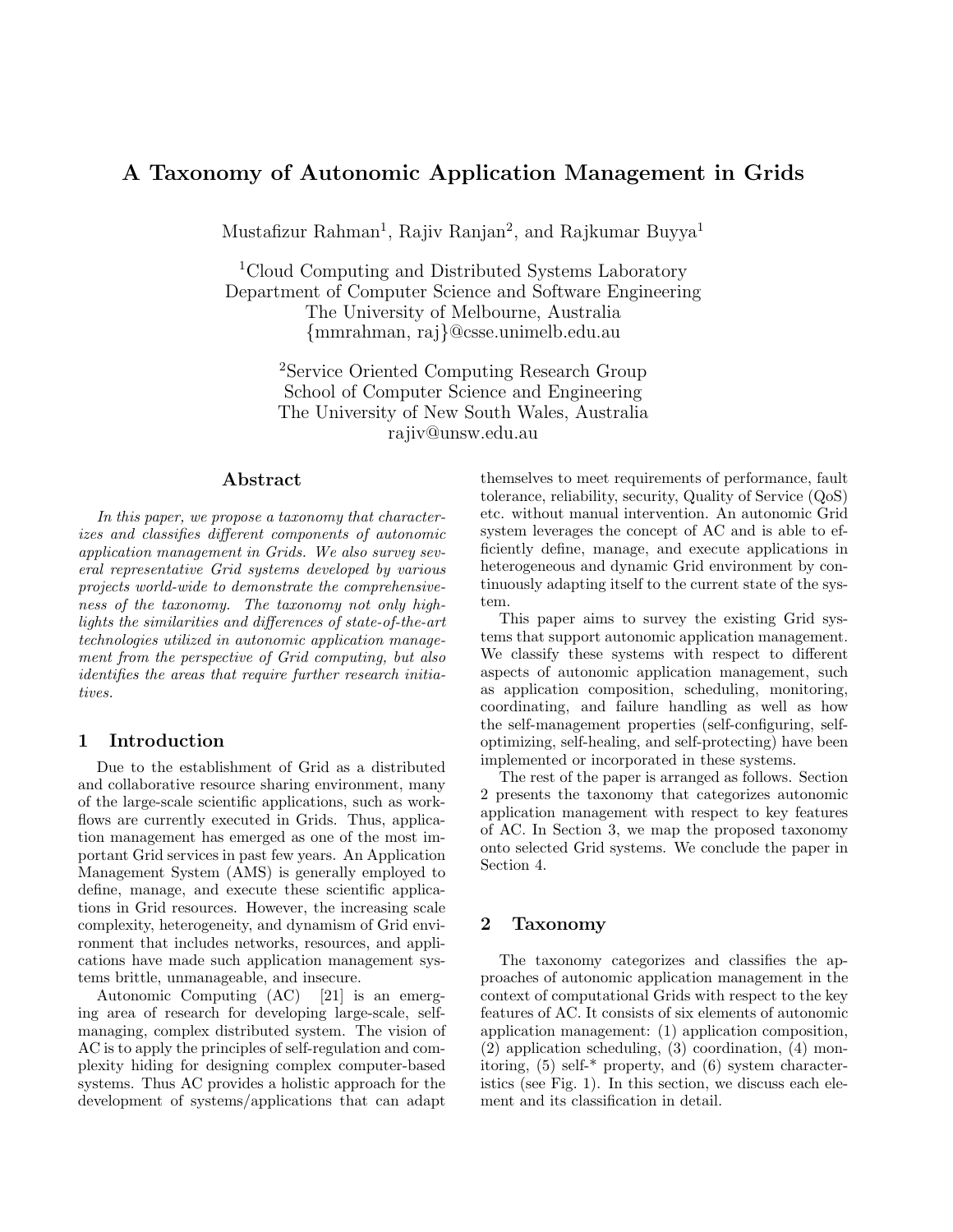

Figure 1: Taxonomy of autonomic application management for Grid computing.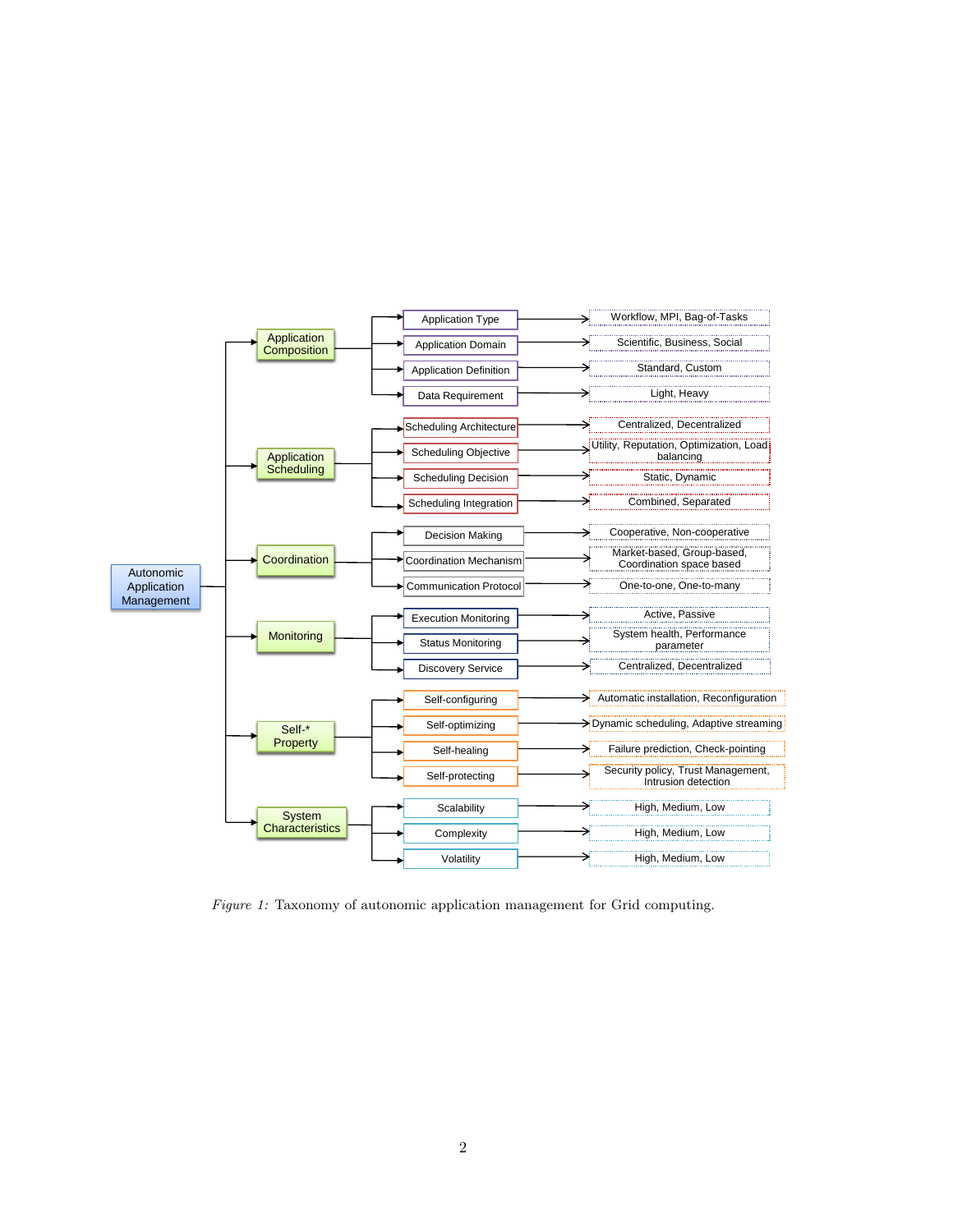## 2.1 Application Composition

The applications executed in a distributed computing environment, such as Grids are generally computation or data intensive and users can experience better performance if they are able to execute these applications in parallel. In order to facilitate autonomic application management, the applications are needed to be composed dynamically based on the system configuration and users' requirements.

## 2.1.1 Application Type

An application is composed of multiple tasks, where a task is a set of instructions that can be executed on a single processing element of a computing resource. Based on the dependency or relationship among these tasks, Grid applications can be divided into three types: Bag-of-task (BOT), Message Passing Interface (MPI), and Workflow.

A BOT application [10] consists of multiple independent tasks with no communication among each other. The final result or output of executing the BOT application is achieved once all these tasks are completed. On the other hand, MPI applications [20] are composed of multiple tasks, where inter-task communication is developed with Message Passing Interface (MPI). Since the tasks in most MPI applications need to communicate with each other during execution, the necessary processing elements are required to be available at the same time to minimize application completion time.

Finally, a workflow application can be modeled as a Directed Acyclic Graph (DAG), where the tasks in the workflow are represented as nodes in the graph, and the dependencies among the tasks are represented as the directed arcs among the nodes [25]. In a workflow, a task that does not have any parent task is called entry task, and a task that does not have any child task is called exit task. A child task can not be executed until all of its parent tasks are completed. The output of a workflow application is achieved when the exit tasks finish execution.

## 2.1.2 Application Domain

Grids offer a way to solve challenging problems by providing a massive computational resource sharing environment of large-scale, heterogeneous, and distributed IT resources.With the advent of Grid technologies, scientists, and engineers are building more and more complex applications to manage and process large scale experiments. These applications are spanned across three domains: scientific, business, and social.

Many scientific (also known as e-Science and e-Research) applications, such as Bioinformatics, Drug discovery, Data mining, High-energy physics, Astronomy and Neuroscience have been benefited with the emergence of Grids. Enabling Grids for E-sciencE (EGEE) [18] is considered as one of the biggest initiatives taken by European Union to utilize Grid technologies for scientific applications. Likewise, Business Experiments in GRID (BEinGRID) [1] is also the largest project for facilitating business applications, such as Business process modeling, Financial modeling, and forecasting using Grid solutions. Recently, the emergence and upward growth of various social applications, such as Social networking have been widely recognized, and the scalability of distributed computing environment is being leveraged for the better performance of these type of applications.

#### 2.1.3 Application Definition

In general, users can define applications using definition languages or tools. In terms of definition language, markup language, such as Extensible Markup Language (XML) [3] is widely used specially for workflow specification as it facilitates information description in a nested structure. Therefore, many XML-based application definition languages have been adopted in Grids. Some of these languages, such as WSDL [4], BPEL [17] have been standardized by the industry and research community (i.e. W3C [5]), whereas some of them are customized (i.e.  $xWFL$  [34], AGWL [12]) according to the requirements of the system.

Although language-based definition of applications is convenient for expert users, it requires users to memorize a lot of language-specific syntax. Thus, the general users prefer to use Graphical User Interface (GUI) based tools for application definition, where the application composition is better visualized. However, this graphical representation is later converted into other forms for further manipulation.

#### 2.1.4 Data Requirements

Managing applications in Grids also needs to handle different types of data, such as input data, backend databases, intermediate data products, and output data. Many Bioinformatics applications often have small input and output data but rely on massive backend databases that are queried as part of task execution. On the other hand, some Astronomy applications generate huge output data that are feed into other applications for further processing. Some applications also need the data to be streamed between the tasks for efficient execution.

Thus, the data requirements of an application can be categorized into two types: light and heavy. If an application needs huge amount of data as input or generates massive intermediate or output data products then its data requirement is considered as Heavy. These applications are generally known as data-intensive applications. Whereas, if the application is computationintensive, it does not need much data to be handled, and its data requirement is considered as Light.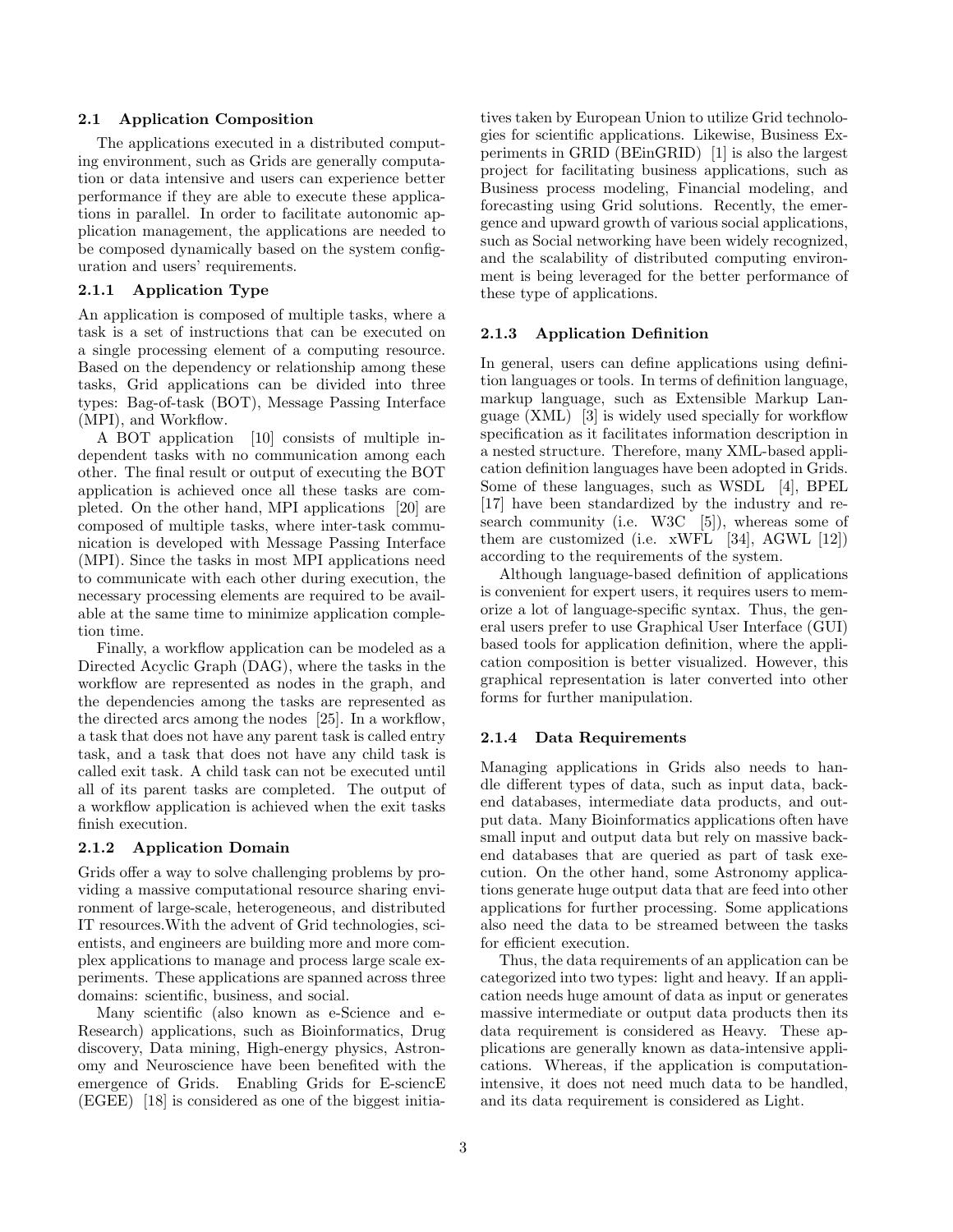## 2.2 Application Scheduling

Effective scheduling is a key concern for the execution of performance driven Grid applications. Scheduling is a process of finding the efficient mapping of tasks in an application to the suitable resources so that the execution can be completed with the satisfaction of objective functions, such as execution time minimization as specified by Grid users.

#### 2.2.1 Scheduling Architecture

The architecture of scheduling infrastructure is very important with regards to scalability, autonomy, and performance of the system [16]. It can be divided into three categories: centralized, hierarchical, and decentralized.

In centralized scheduling architecture [34], scheduling decisions are made by a central controller for all the tasks in an application. The scheduler maintains all information about the applications and keeps track of all available resources in the system. Centralized scheduling organization is simple to implement, easy to deploy, and presents few management hassles. However, it is not scalable with respect to the number of tasks and Grid resources.

For hierarchical scheduling, there is a central manager and multiple lower-level schedulers. This central manager is responsible for handling the complete execution of an application and assigning the individual tasks of this application to the low-level schedulers. Whereas, each lower-level scheduler is responsible for mapping the individual tasks onto Grid resources. The main advantage of using hierarchical architecture is that different scheduling policies can be deployed at central manager and lower-level schedulers [16]. However, the failure of the central manager results in entire system failure.

In contrast, decentralized scheduler organization [27] negates the limitations of centralized or hierarchical organization with respect to fault-tolerance, scalability, and autonomy (facilitating domain specific resource allocation policies). This approach scales well since it limits the number of tasks managed by one scheduler. However, this approach raises some challenges in the domain of distributed information management, system-wide coordination, security, and resource provider's policy heterogeneity.

## 2.2.2 Scheduling Objective

The application schedulers generate the mapping of tasks to resources based on some particular objectives. Usually, the schedulers employ an objective function that takes into account the necessary objectives and endeavour to maximize the output. The most commonly used scheduling objectives in a Grid environment are utility, reputation, optimization, and load balancing.

Utility is a measure of relative satisfaction. In a utility driven approach, the users or service consumers prefer to execute their applications within certain budget and deadline, whereas the resource providers tend to maximize their profits. Reputation refers to the performance of computing resources in terms of successful task execution and trustworthiness. Optimization is related to the improvement of performance with regards to application completion time or resource utilization. Load balancing is also a measure of performance, where the workload on the resources is distributed in such a way so that any specific resource is not overloaded.

#### 2.2.3 Scheduling Decision

An application scheduler uses a specific scheduling strategy for mapping the tasks in an application to suitable Grid resources in order to satisfy user requirements. However, the majority of these scheduling strategies are static in nature [32]. They produce a good schedule given the current state of Grid resources and do not take into account changes in resource availability.

On the other hand, dynamic scheduling [24] is done on-the-fly considering the current state of the system. It is adaptive in nature and able to generate efficient schedules, which eventually minimizes the application completion time as well as improves the performance of the system.

#### 2.2.4 Scheduler Integration

The scheduler component in a Grid system provides the service of generating execution schedules that map the tasks in an application onto distributed computing resources considering their availability and user's requirements. It also keeps track of the status of the tasks being executed in these Grid resources.

The application scheduler can be deployed in a Grid environment as a scheduling or brokering service to be consumed by the Grid users utilizing the principles of Service-oriented Architecture (SOA). In this case, the scheduler component is deployed separately in a server, and the users submit their applications to this service [33], where the individual task scheduling and submission are managed by the scheduler. On the other hand, scheduler can also be combined or integrated into the system at user's side so that the users are not required to connect another service for the scheduling purpose.

#### 2.3 Coordination

The effectiveness of autonomic application management in a distributed computing environment also depends on the level of coordination among the autonomic elements, such as application scheduler or resource broker, local resource management system, and resource information service. Lack of coordination among these components may result in communication overhead, which eventually degrades performance of the system. In general, the process of coordination with respect to application scheduling and resource manage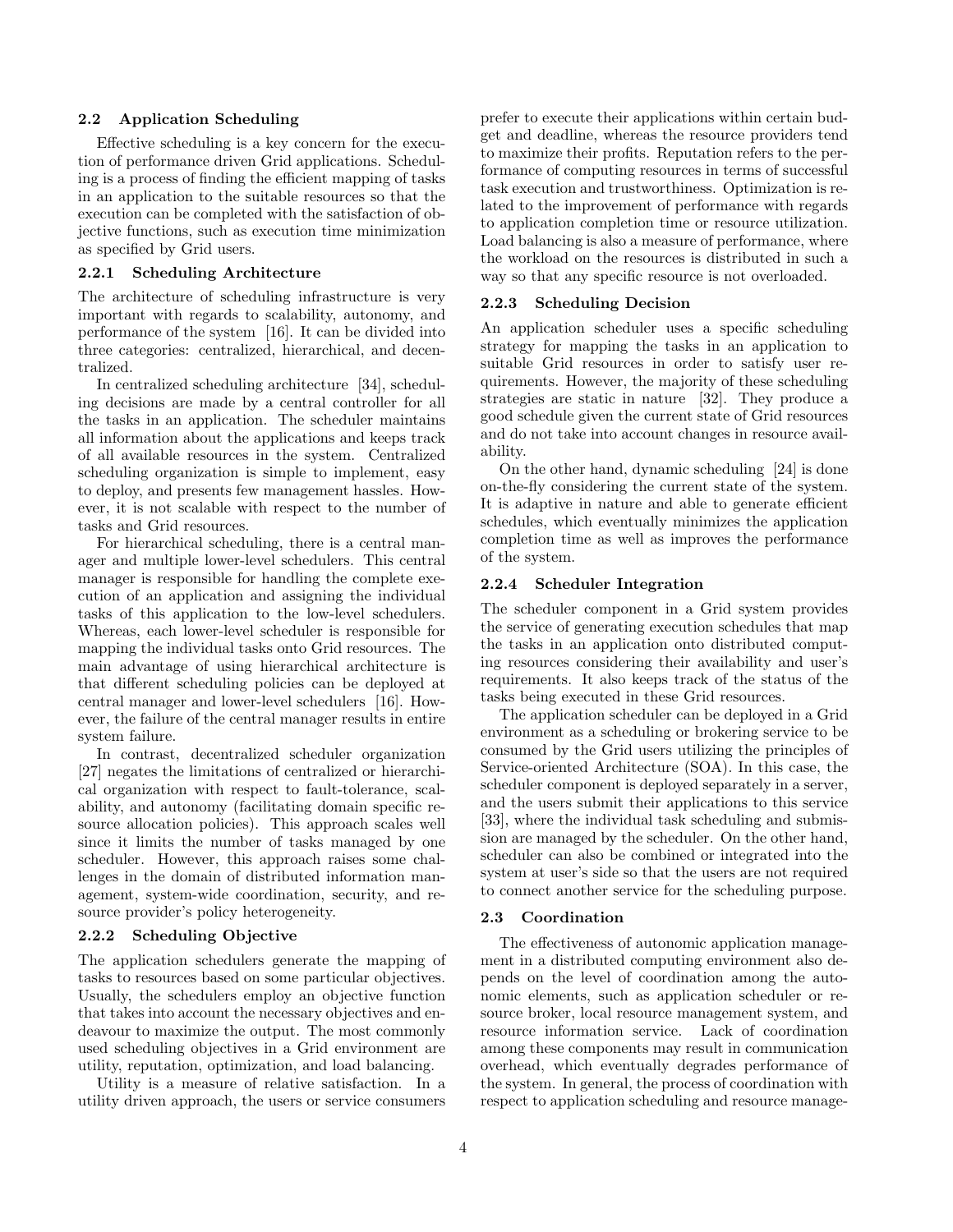ment in Grids, involves dynamic information exchange between various entities in the system.

## 2.3.1 Decision Making

In a distributed computing environment, the autonomic components communicate or interact with each other for the purpose of individual or system-wide decision making (e.g. overlay construction, task scheduling, and load balancing). The process of decision making can be divided into two categories: cooperative and non-cooperative.

In the non-cooperative decision making scheme, application schedulers perform scheduling related activities independent of the other schedulers in the system. For example, Condor-G [14] resource brokering system performs non-cooperative scheduling by directly submitting jobs to the condor pools without taking into account their load and utilization status. This approach exacerbates the performance of the system due to load balancing and utilization problems.

In contrast, cooperative decision making approach [23] negotiates resource conditions with the local site managers in the system, if not, with the other application level schedulers. Thus, it is not only able to avoid the potential resource contention problem but also distribute the workload evenly over the entire system.

## 2.3.2 Coordination Mechanism

Realizing effective coordination among the dynamic and distributed autonomous entities requires robust coordination mechanism and negotiation policies. Three types of coordination mechanisms are well adopted in Grids: market based coordination, group based coordination and coordination space based coordination.

Market based mechanism views computational Grids as virtual marketplace in which economic entities interact with each other through buying and selling computing or storage resources. Typically, this coordination mechanism is used to facilitate efficient resource allocation. One of the common approaches to achieve market based coordination is to establish agreements between the participating entities through negotiations. Negotiation among all the participants can be done based on well-known agent coordination mechanism called contract net protocol [30] where, the resource provider works as a manager that exports its local resources to the outside contractors or resource brokers and is responsible for decision regarding admission control based on negotiated Service Level Agreements (SLA).

In collaborative Grid environment, resource sharing is often coordinated by forming groups (e.g. Virtual Organization  $(VO)$  [13]) of participating entities with similar interests. In Grids, VO refers to a dynamic set of individuals and institutions defined around a set of resource-sharing rules and conditions. The users and resource providers in a VO share some commonality among them, including common concerns, requirements, and goals. However, the VOs may vary in size, scope, duration, sociology, and structure. Thus, inter-VO resource sharing in Grids is achieved through the establishment of SLA among the participating VOs.

Decentralized coordination space [19] provides a global virtual shared space for the autonomic elements in Grids. This space can be concurrently and associatively accessed by all participants in the system, and the access is independent of the actual physical or topological proximity of the hosts. New generation DHT-based routing algorithms [31][28] form the basis for organizing the coordination space. The application schedulers post their resource demands by submitting a Resource Claim object into the coordination space, while resource providers update the resource information by submitting a Resource Ticket object. If there is a match between these objects, then the corresponding entities communicate with each other in order to satisfy their interests.

## 2.3.3 Communication Protocol

The interaction among the autonomic components is coordinated by utilizing some particular communication protocols that can be divided into two types: Oneto-one and One-to-many. Communication protocols based on one-to-all broadcast are simple but very expensive in terms of number of messages and network bandwidth usage. This overhead can be drastically reduced by adopting one-to-one negotiation among the resource providers and consumers through establishment of SLA.

## 2.4 Monitoring

Monitoring in Grids involves capturing information regarding the environment (e.g. number of active resources, queue size, processor load) that are significant to maintain the self-\* properties of the system. This information or monitoring data is utilized by the MAPE-K autonomic loop, and the necessary changes are accordingly executed by the autonomic manager through effectors. The sensing components of an autonomic element in Grids require appropriate monitoring data to recognize failure or suboptimal performance of any resource or service.

## 2.4.1 Execution Monitoring

Once an application is scheduled and the tasks in that application are submitted to corresponding Grid resources for execution, the scheduler needs to periodically monitor the execution status (e.g. queued, started, finished, and failed) of these tasks so that it can efficiently mange the unexpected events, such as failure. We identify two types of execution monitoring in Grids: active and passive.

The concept of active and passive monitoring of task execution in Grids is derived from the push-pull proto-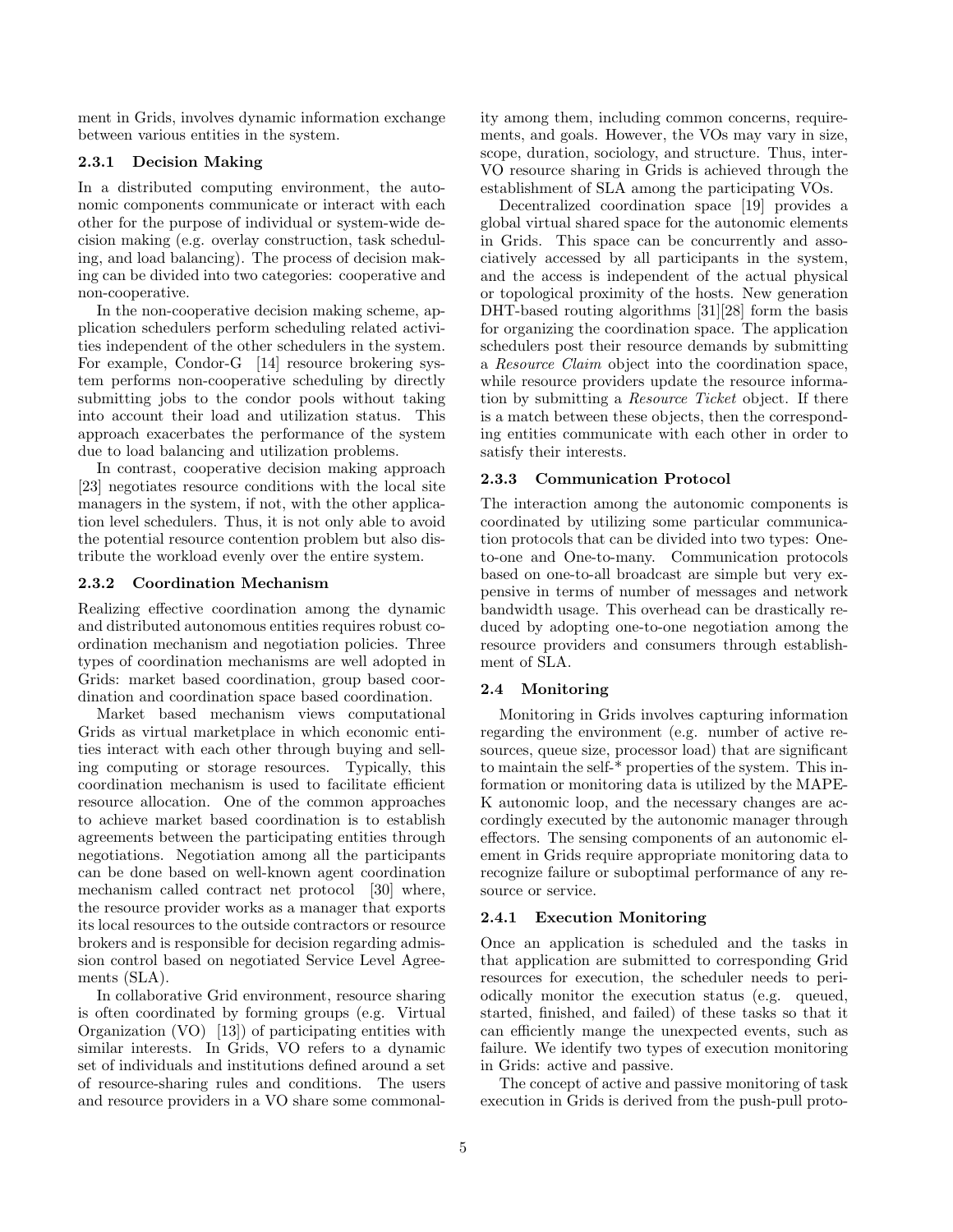col [29], widely used in the research area of computer network. In active monitoring, information related to task execution is created by engineering the software at some levels, for example, modifying and adding code to implementation of the application or the operating system to capture function or system calls so that the application itself can report monitoring data periodically (pulling). Moreover, the request for transferring status information is often initiated by the receiver or client in active monitoring strategy. For instance, the application scheduler can send an isAlive probe to the Grid resources currently executing its application for detecting the availability (e.g. online) of these resources at that time.

In contrast, passive monitoring technique captures status information at the resource or server side by the local monitoring service and reports monitoring data to the user or scheduler side periodically (pushing). For example, a resource provider in Grids can periodically inform the status of its system, such as current load to the interested application schedulers according to the requirements specified in the agreement between them.

## 2.4.2 Status Monitoring

The autonomic elements in Grids needs to monitor the relevant system properties (i.e. system health) to optimize its operating condition and facilitate efficient decision making. System health data relates to runtime system information, such as memory consumption, CPU utilization, and network usage. The process of collecting system related information is straightforward, and most of the operating systems provide a set of commands (e.g. top and vmstat in Linux) or tools to perform this operation.

In addition, the autonomic element also needs to monitor the performance parameters of its operation, such as SLA violation if it incorporates market based mechanisms to interact with other autonomic elements in the system. To this end, it periodically measures the performance metrics (e.g. service uptime) with regards to the SLA and takes necessary steps to prevent the violation of agreement.

However, the monitoring service often suffers from the dilemma of deciding on how frequently and how much monitoring data should be collected to facilitate efficient decision making. Thus, dynamic and proactive monitoring approaches are essential in order to achieve autonomicity. For example, QMON [7] is an autonomic monitoring service that adapts its monitoring frequency and data volumes for minimizing the overhead of continuous monitoring, while maximizing the utility of the performance data.

#### 2.4.3 Directory Service

The directory service provides information about the available resources in the Grid and their status, such as host name, memory size, and processor load. The application schedulers or resource brokers rely on this information for efficiently mapping the tasks in an application to the available resources. Based on the underlying structure, two types of directory services are available in Grids: centralized and decentralized.

In a centralized directory service (e.g. Grid Market Directory (GMD) [35]), monitoring data are stored in a centralized repository. Current studies have shown that [36] existing centralized model for resource directory services do not scale well as the number of users, brokers, and resource providers increase in the system and vulnerable to single point of failure. Whereas, decentralized information service distributes the process of resource discovery and indexing over the participating Grid sites so that load is balanced, and if one site is failed, another site can take over its responsibility autonomously.

## 2.5 Self-\* Properties

The evaluation of an autonomic system depends on to what extent it adopts or implements the self-\* properties. Generally, its very difficult for a system to fully implement all the self-\* properties, and in many cases it becomes redundant. Thus, most of the autonomic systems focus on some particular properties based on their requirements and goals.

#### 2.5.1 Self-configuring

Self-configuration refers to the ability to adapt to changes in the system. In regards to autonomic application management, the system can demonstrate selfconfiguration property by automatically installing the software components when it detects that some prerequisite components are outdated or missing. This ensures the timely update of the system without human intervention. In addition, the system can also reconfigure itself in the event of dynamic and changing condition.

## 2.5.2 Self-optimizing

Self-optimization refers to the ability to improve performance of the system through continuous optimization. In Grids, the application management systems can use dynamic scheduling techniques for mapping application tasks to Grid resources in order to implement the self-optimizing property. The dynamic scheduling approach proactively monitors the status of the Grid resources and schedules tasks according to the current condition of the computational environment by dynamic policies, such as rescheduling. Another continuous optimization strategy can be utilization of adaptive streaming technique for data intensive applications [8].

#### 2.5.3 Self-healing

Self-healing refers to the ability to discover, diagnose, and recover from faults. Thus, the self-healing property enables a distributed computing system to be faulttolerant by avoiding or minimizing the effects of exe-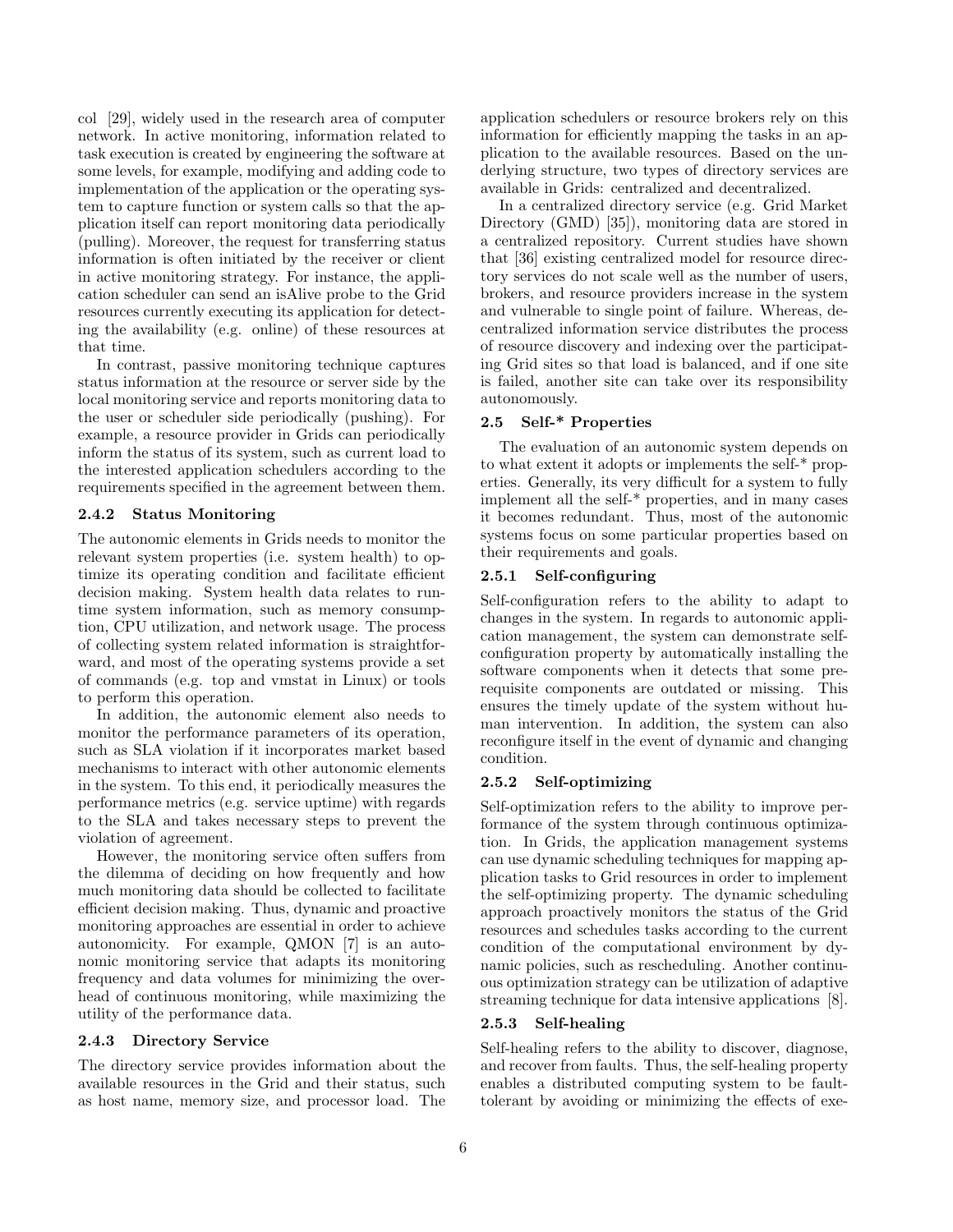cution failures. In a Grid environment, task execution failure can happen for various reasons: (i) the sudden changes in the execution environment configuration, (ii) no availability of required services or software components, (iii) overloaded resource conditions, (iv) system running out of memory, and (v) network failures. In order to efficiently handle these failures, an autonomic system can adopt some preemptive policies, such as Failure prediction, Check-pointing, and Replication.

Failure prediction techniques [22] are used to predict the availability of the Grid-wide resources continuously over certain period of time. Using these predictions, application schedulers can plan the mapping of tasks to the resources considering their future availability in order to avoid possible task failures. The check-pointing technique [2] transfers the failed tasks transparently to other resources so that the task can continue its execution from the point of failure. The replication technique [6] executes the same task simultaneously on multiple Grid resources to increase the probability of successful task execution.

## 2.5.4 Self-protecting

Self-protecting refers to the ability to anticipate and protect against threats or intrusions. This property makes an autonomic system capable of detecting and protecting itself from malicious attacks so as to maintain overall system security and integrity.

Self-protecting application management can be achieved by implementing some proactive policies at both resource and user sides, such as providing accurate warning about potential malicious attack, taking networked resources offline if any anomaly is detected and shutting down the system if any hazardous event occurs that can possibly damage the system.

One technique for enabling self-protection is to utilize distributed trust management system. A relevant distributed trust mechanism is PeerReview [11]. These distributed trust management systems determine malicious participants through behavioral auditing. An auditor node A checks if it agrees with the past actions of an auditee node B. In case of disagreement, A broadcasts an accusation of B. Interested third party nodes verify evidence, and take punitive action against the auditor or the auditee.

Another approach to protect the system from malicious attacks is to leverage intrusion detection techniques [15], where the system performs online monitoring and analyzes the attacks/intrusions. Then a model is devised and trained using the past data that is used to successfully and efficiently detect future attacks.

#### 2.6 System Characteristics

Due to its inherent nature, a distributed system possesses some characteristics, such as decentralization, heterogeneity, complexity and reliability. These characteristics not only enforce challenges for designing the system but also make the system useful to the users. The more a system becomes complex or volatile, the more it needs to incorporate autonomic computing principles in order to avoid performance degradation and user satisfaction. Whereas, increasing the scalability of a system facilitates itself to adopt autonomic features gracefully.

#### 2.6.1 Complexity

According to the definition of Buyya et al. [9], a Grid is a type of parallel and distributed system that enables the sharing, selection, and aggregation of geographically distributed autonomous resources dynamically at runtime depending on their availability, capability, performance, cost, and users' quality-of-service requirements. These resources are heterogeneous and fault-prone as well as may be administered by different organizations. Thus, Grid systems are complex by their characteristics.

However, as the complexity of a system increases, it becomes brittle and unmanageable. In that case, the system needs to be more autonomous so that it can handle the consequences of complexity without human intervention. For instance, the complexity of a decentralized Grid system is much higher than a centralized Grid system because of the interaction and coordination of the large number of decentralized components.

#### 2.6.2 Scalability

Scalability of a distributed system is considered as the ability for the system to easily expand or contract its resource pool to accommodate heavier or lighter loads. In other words, scalability is the ease with which a system can be modified, added or removed in order to accommodate varying workload.

If a system is highly scalable, its performance should not dramatically deteriorate as the system size increases. In general, decentralized or peer-to-peer Grid systems [26] are scalable in nature, whereas the centralized Grid systems are least scalable as there exists a single point of control.

#### 2.6.3 Volatility

Volatile refers to changing or changeable. Thus, volatility of a distributed system can be defined as the likelihood that the status of the system or its components to be altered due to the heterogeneous and dynamic behaviour of the environment, such as configuration change, resource failure, and load variation. If the condition of the system changes frequently over short period of time, it has high volatility. If the system status almost never changes, it has low volatility. In general, Grid systems are volatile in nature due to the underlying characteristics.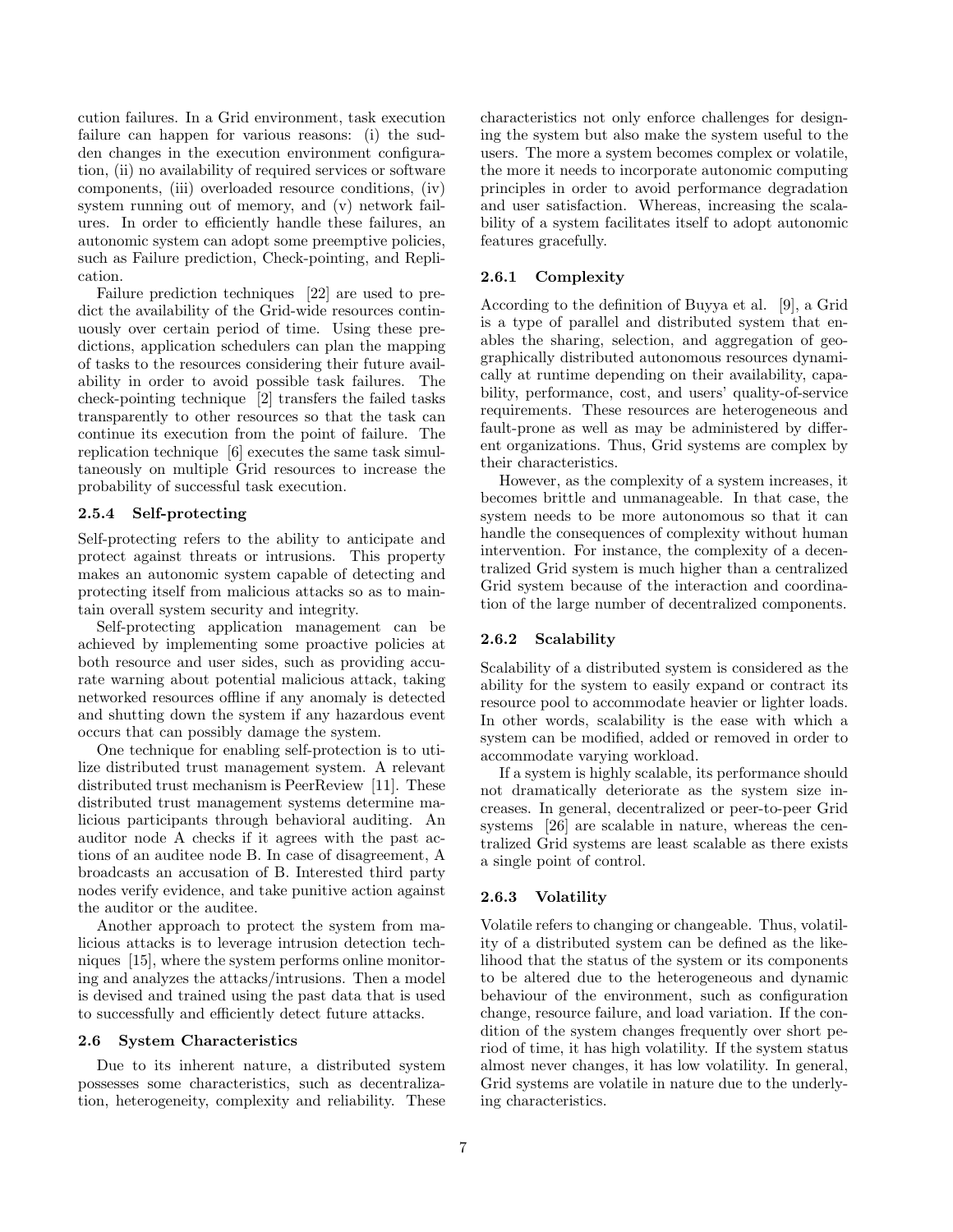|  | <i>Table 1:</i> Summary of Grid projects |  |  |
|--|------------------------------------------|--|--|
|--|------------------------------------------|--|--|

|                                   | <b>Taxonomy</b>                  | Aneka                       | <b>Askalon</b>                                  | <b>AutoMate</b>                            | Condor-G                   | <b>GWMS</b>                                | Nimrod-G                                   | Pegasus                                 | <b>Taverna</b>          | Triana                                  |
|-----------------------------------|----------------------------------|-----------------------------|-------------------------------------------------|--------------------------------------------|----------------------------|--------------------------------------------|--------------------------------------------|-----------------------------------------|-------------------------|-----------------------------------------|
|                                   | breakdown                        | Federation                  |                                                 |                                            |                            |                                            |                                            |                                         |                         |                                         |
| <b>Application</b><br>composition | Application type                 | Bag-of-task                 | Workflow                                        | Bag-of-task/<br>Workflow                   | Bag-of-task/<br><b>MPI</b> | Workflow                                   | Bag-of-task/<br>MPI                        | Workflow                                | Workflow                | Workflow                                |
|                                   | Application<br>domain            | Business/<br>Scientific     | Scientific                                      | Business/<br>Scientific                    | Scientific                 | Scientific                                 | Business/<br>Scientific                    | Scientific                              | Scientific              | Scientific                              |
|                                   | <b>Application</b><br>definition | XML-based<br>custom         | AGWL-based custom                               | XML-based<br>custom                        | ClassAd-<br>based custom   | xWFL-based<br>custom                       | DPML-based<br>custom                       | VDL-based<br>custom                     | Scufl-based<br>custom   | Tool-based                              |
|                                   | Data requirement                 | Light                       | Light/Heavy                                     | Heavy                                      | Light                      | Heavy                                      | Heavy                                      | Heavy                                   | Heavy                   | Light                                   |
| <b>Application</b><br>scheduling  | Scheduling<br>architecture       | Decentralized               | Centralized                                     | Decentralized                              | Centralized                | Centralized                                | Centralized                                | Centralized                             | Centralized             | Centralized/<br>Decentralized           |
|                                   | Scheduling<br>objective          | Load balancing              | Utility/Optimization                            | Load balancing                             | Load<br>balancing          | Utility/<br>Optimization                   | Utility/<br>Optimization                   | Optimization                            | Optimization            | Optimization                            |
|                                   | Scheduling<br>decision           | Dynamic                     | Static/Dynamic                                  | Dynamic                                    | Dynamic                    | Dynamic                                    | Dynamic                                    | Static/<br>Dynamic                      | Dynamic                 | Dynamic                                 |
|                                   | Scheduler<br>integration         | Combined                    | Separated/Combined                              | Combined                                   | Combined                   | Separated                                  | Separated/<br>Combined                     | Separated                               | Separated/<br>Combined  | Separated/<br>Combined                  |
| Coordination                      | Decision making                  | Cooperative                 | Non-cooperative                                 | Cooperative                                | Non-<br>cooperative        | Non-<br>cooperative                        | Non-cooperative                            | Non-<br>cooperative                     | Non-<br>cooperative     | Cooperative                             |
|                                   | Coordination<br>mechanism        | Coordination<br>space based | Market/ Group based                             | Coordination<br>space based                | Group based                | Market/ Group<br>based                     | Market/ Group<br>based                     | Group based                             | Group based             | Group based                             |
|                                   | Communication<br>protocol        | One-to-many                 | One-to-one                                      | One-to-many                                | One-to-one                 | One-to-one                                 | One-to-one                                 | One-to-one                              | One-to-one              | One-to-many<br>$\text{(all)}$           |
| Monitoring                        | Execution<br>monitoring          | Passive                     | Passive                                         | Passive                                    | Active                     | Passive                                    | Passive                                    | Active                                  | Passive                 | Passive                                 |
|                                   | Status monitoring                | System health               | System health                                   | System health/<br>Performance<br>parameter | System health              | System health/<br>Performance<br>parameter | System health/<br>Performance<br>parameter | System health                           | System<br>health        | System health                           |
|                                   | Directory service                | Decentralized               | Centralized                                     | Decentralized                              | Centralized                | Centralized                                | Centralized                                | Centralized                             | Centralized             | Decentralized                           |
| Self-*                            | Self-configuring                 | Reconfiguration             | N.A.                                            | Reconfiguration                            | N.A.                       | N.A.                                       | N.A.                                       | N.A.                                    | N.A.                    | Reconfiguration                         |
| properties                        | Self-optimizing                  | Dynamic<br>rescheduling     | Dynamic rescheduling/<br>Performance prediction | Adaptive<br>streaming                      | Dynamic<br>rescheduling    | Dynamic<br>rescheduling                    | Dynamic<br>rescheduling                    | Dynamic<br>rescheduling                 | Dynamic<br>rescheduling | Dynamic<br>rescheduling                 |
|                                   | Self-healing                     | Failure<br>detection        | Failure detection/<br>Check-pointing            | N.A.                                       | Failure<br>detection       | Failure<br>detection                       | Failure detection                          | Failure<br>detection/<br>Check-pointing | Failure<br>detection    | Failure<br>detection/<br>Check-pointing |
|                                   | Self-protecting                  | N.A.                        | Authentication<br>detection                     | Security policy                            | N.A.                       | N.A.                                       | N.A.                                       | Authentication<br>detection             | N.A.                    | N.A.                                    |
| System                            | Scalability                      | High                        | Medium                                          | High                                       | Low                        | Low                                        | Low                                        | Low                                     | Low                     | High                                    |
| characteristics                   | Complexity                       | High                        | Medium                                          | High                                       | Low                        | Medium                                     | Medium                                     | Medium                                  | Medium                  | High                                    |
|                                   | Volatility                       | High                        | Medium                                          | High                                       | Medium                     | Medium                                     | Medium                                     | Medium                                  | Medium                  | High                                    |

## 3 Survey of Grid Systems

This section provides a detailed survey of selected existing Grid systems and mapping of the taxonomy proposed in previous section onto these systems. A comparison of various Grid systems and their categorization based on the taxonomy is shown in Table 1.

#### 4 Conclusion

A taxonomy for autonomic application management in Grids has been presented in this paper. The taxonomy focuses on various aspects of autonomic application management, such as application composition, scheduling, monitoring, coordinating, and failure handling as well as system characteristics and selfmanagement properties. In addition, we also survey some representative Grid systems and classify them into different categories using the taxonomy. Thus, this paper facilitates to understand the key features for autonomic application management and identify the possible future enhancements.

## References

- [1] Better business using grid solutions, bingrid. http: //www.beingrid.eu.
- [2] The directed acyclic graph manager, condor project. http://www.cs.wisc.edu/condor/dagman/.
- [3] Extensible markup language (xml) 1.0 (third edition). http://www.w3.org/TR/REC-xml/.
- [4] Web services description language (wsdl) version 1.2. http://www.w3.org/TR/wsdl12.
- [5] World wide web consortium (w3c). http://www.w3. org/.
- [6] J. H. Abawajy. Fault-tolerant scheduling policy for grid computing systems. In Proceedings of the 18th International Parallel and Distributed Processing Symposium (IPDPS04), USA, April, 2004.
- [7] S. Agarwala, Y. Chen, D. S. Milojicic, and K. Schwan. Qmon: Qos- and utility-aware monitoring in enterprise systems. In Proceedings of the 3rd IEEE International Conference on Autonomic Computing  $(ICAC'06)$ , Ireland, June, 2006.
- [8] V. Bhat, V. Matossian, M. Parashar, M. Peszynska, M. K. Sen, P. L. Stoffa, and M. F. Wheeler. Autonomic oil reservoir optimization on the grid. Concurrency and Computation: Practice and Experience, vol. 17, no. 1, pp. 1-26, 2005.
- [9] R. Buyya, C. S. Yeo, S. Venugopal, J. Broberg, and I. Brandic. Cloud computing and emerging it platforms: Vision, hype, and reality for delivering computing as the 5th utility. Future Generation Computer Systems, vol. 25, no. 6, pp. 599-616, 2009.
- [10] W. Cirne, F. Brasileiro, J. Sauve, N. Andrade, D. Paranhos, E. Santos-Neto, and R. Medeiros. Grid computing for bag of tasks applications. In Proceedings of the 3rd IFIP Conference on E-Commerce, E-Business and E-Government, Brazil, September, 2003.